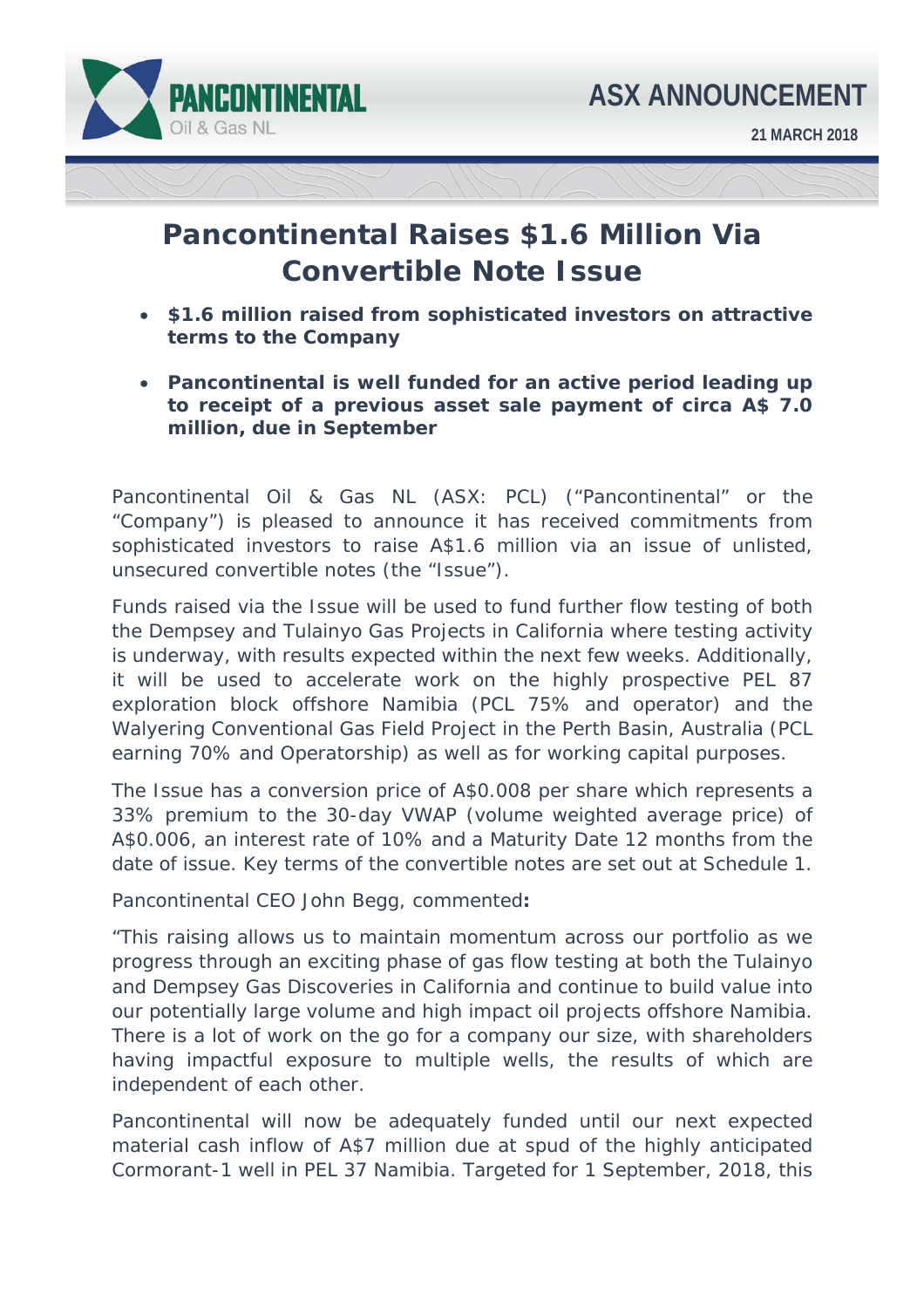*well is widely regarded as one of the highest-potential impact wells to be drilled offshore by any junior company globally in 2018."* 

Settlement of the Issue is expected to occur on or around Tuesday, 27 March 2018. Hartleys Limited is Broker to the Offer in respect of the Issue.

| <b>Issuer</b>                                                   | Pancontinental Oil & Gas NL ("PCL" or "Company")                                                                                                                                                                                                                                                                                                                                                                                                                                                                         |
|-----------------------------------------------------------------|--------------------------------------------------------------------------------------------------------------------------------------------------------------------------------------------------------------------------------------------------------------------------------------------------------------------------------------------------------------------------------------------------------------------------------------------------------------------------------------------------------------------------|
| <b>Instrument</b>                                               | An unlisted convertible note ("Convertible Note")                                                                                                                                                                                                                                                                                                                                                                                                                                                                        |
| <b>Face Value</b>                                               | Each Convertible Note will have a Face Value of A\$1,000 per<br><b>Convertible Note</b>                                                                                                                                                                                                                                                                                                                                                                                                                                  |
| <b>Maturity Date</b>                                            | 12 months from date of issue of the Convertible Notes                                                                                                                                                                                                                                                                                                                                                                                                                                                                    |
| <b>Conversion</b>                                               | Each Convertible Note is convertible at the holder's election at any<br>time after 1 July 2018 and before the Maturity Date, at the conversion<br>price of \$0.008 per ordinary fully paid share ("Share") in the capital<br>of PCL ("Conversion Price").                                                                                                                                                                                                                                                                |
|                                                                 | Convertibles Notes may be converted into Shares within the<br>timeframe above upon election by the Convertible Note holder,<br>provided that such election is in writing and given to the Company<br>prior to the Maturity Date ("Conversion Notice").                                                                                                                                                                                                                                                                   |
| <b>Interest Rate</b>                                            | 10% per annum                                                                                                                                                                                                                                                                                                                                                                                                                                                                                                            |
| <b>Interest Payments</b>                                        | Interest will accrue daily and will be paid at the Maturity Date or upon<br>conversion.                                                                                                                                                                                                                                                                                                                                                                                                                                  |
| <b>Early Repayment</b>                                          | The Company may repay some or all of the Convertible Notes at any<br>time prior to the Maturity Date by providing at least 10 days written<br>notice to the noteholders. If the Company elects to repay a<br>Convertible Note prior to the Maturity Date, the Company will pay to<br>the holder of the Convertible Note all of the interest that would<br>otherwise have been paid had those Convertible Notes been held until<br>the Maturity Date. The noteholder may convert at any time during<br>the notice period. |
| Repayment                                                       | On the Maturity Date, the Company must pay to the holder of a<br>Convertible Note:                                                                                                                                                                                                                                                                                                                                                                                                                                       |
|                                                                 | (a) the Face Value on all unconverted Convertible<br>Notes held<br>by the Convertible Note holder on that date; and<br>(b) all unpaid accrued interest.                                                                                                                                                                                                                                                                                                                                                                  |
| <b>Security</b><br><b>No</b><br>and<br><b>Debt Restrictions</b> | The Convertible Notes will be unsecured and will have no restrictions<br>on further borrowing by PCL.                                                                                                                                                                                                                                                                                                                                                                                                                    |
| <b>Transferability</b>                                          | The Convertible Notes will be transferable, subject to the transferee<br>being an 'exempt' investor or 'sophisticated' investor. The transferee<br>must satisfy the requirements of either s708(8), 708(10) or 708(11)<br>of the Corporations Act 2001 (Cth) ("Corporations Act").                                                                                                                                                                                                                                       |

**SCHEDULE 1: KEY TERMS OF THE CONVERTIBLE NOTES**